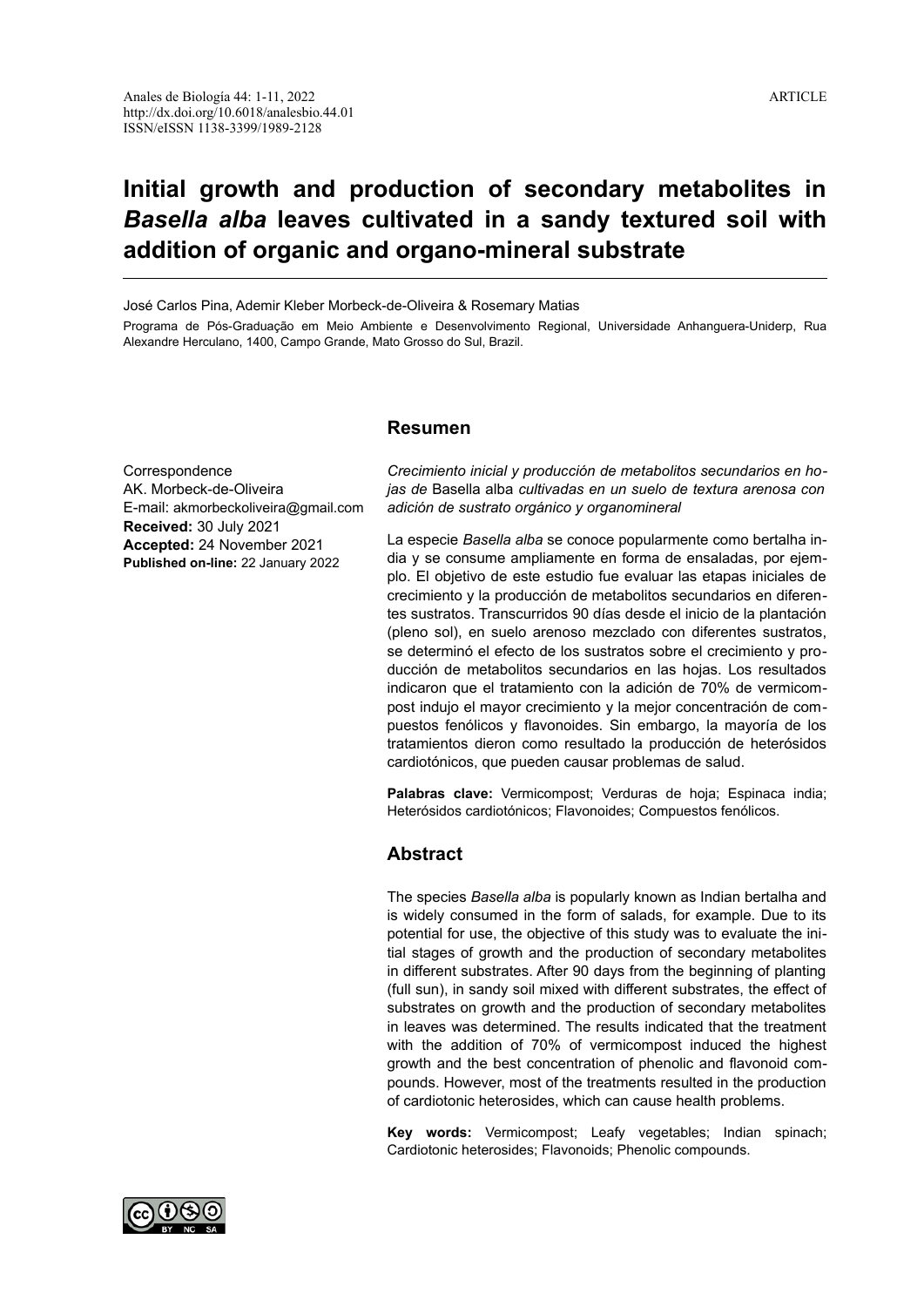# **Introduction**

The species *Basella alba* L. (Basellaceae) originates in Southeast Asia and is popularly called Indian bertalha or spinach, and is widely consumed in the form of salads, stews, sweet bread and cakes, soufflés and green broths among other forms of preparation. It is a perennial herbaceous plant, vigorous, with thick leaves of light green color, being cultivated and commercialized in Brazil in the States of Amazonas, Pará and Rio de Janeiro (Kinupp & Lorenzi 2014).

The plant has high levels of vitamins A, C and B9, mineral salts (calcium, magnesium, iron and phosphorus) and amino acids such as arginine, leucine, isoleucine, lysine, threonine and tryptophan (Khare 2012) and according to Yen *et al*. (2001), the species has no toxicity and can be used as a vegetable.

It is a source of several compounds, such as saponins, carotenoids, polysaccharides, mucilages, organic acids, bioflavonoids, anthocyanins, tannins, triterpenes, terpene-free, steroids, alkaloids and pigments such as betacyanin (Deshmukh & Gaikwad 2014, Tongco *et al*. 2015). According to Arya *et al*. (2021), the species has been used to treat problems with fungi, skin disorder, anemia and seizures, among other problems. Kumar *et al*. (2018) describes that the species have been used in traditional medicine system in India and widely consumed as a leafy vegetable.

It develops better in hot climate regions, where part of the leafy vegetables presents difficulty of growth. The ideal temperatures for its development are between 26 and 28 ºC, and the soil for cultivation must be light, fertile and with good organic matter content. From 60 days after the transplant of the seedlings, the collection can already be started, with its great regeneration power supporting countless cuts (MAPA 2010).

However, for the production of suitable plants, it is necessary to use substrates suitable for the plant development. A properly nourished plant has good growth, producing leaves and eye-catching roots, in addition to the characteristic compounds of the species. In this sense, the development of the root system has a direct influence on some characteristics of the species, such as drought resistance, efficiency in nutrient absorption and tolerance to soil pests attack, which affect final productivity (Primavesi 2017).

To increase productivity, organic and inorganic materials are often added to the soil, favoring their chemical, physical and biological characteristics and creating an environment suitable for the plants' development. However, it is also important to know how substrates affect, in addition to plant development, the production of secondary compounds. Czelusniak *et al*. (2012) highlight the importance of knowing which factors can influence the chemical composition of the species, such as edaphic and climatic ones, for example.

Therefore, it is relevant to identify raw materials that can be used as options for the production of substrates, enabling the reduction of costs and the increase in the producer's profitability. The objective of this study was to evaluate the development and production of secondary metabolites by *B. alba* cultivated in full sun on sandy soil with the addition of different substrates.

## **Materials and methods**

## **Place of cultivation**

The experiment was carried out at the Agricultural Campus of the Anhanguera-Uniderp University (20º26'16.6"S; 54º32'14.5"W), Campo Grande, Mato Grosso do Sul, Brazil, from September to November 2018.

The altitude in the region is 665 masl and the climate, according to the Koppen-Geiger classification, is situated in the transition range between the humid mesothermic subtype (CFA) without draught or short draught and the tropical moist subtype (AW), with a rainy and hot season in summer and dry in winter (CPTEC-INPE, 2018). The mean temperature during the experiment was 27.5 ºC and the mean rainfall in the period was 196.2 mm, with the highest rainfall frequency between October 5<sup>th</sup> and November 2<sup>nd</sup> (INMET 2018).

## **Soils, substrates and treatments**

The soil used as the basis for the experiment was Quartzarenic Neosol (QN), with a sandy texture. The treatments were prepared with the addition of vermicompost (VC), a type of organic substrate; and, commercial substrate (CS), an organo-mineral substrate, in different proportions. Quartzarenic Neosol was collected in the Agrarian Campus, in an area of Cerrado (Savanna), at a depth of 0-20 cm. After being collected, it was dried on pa-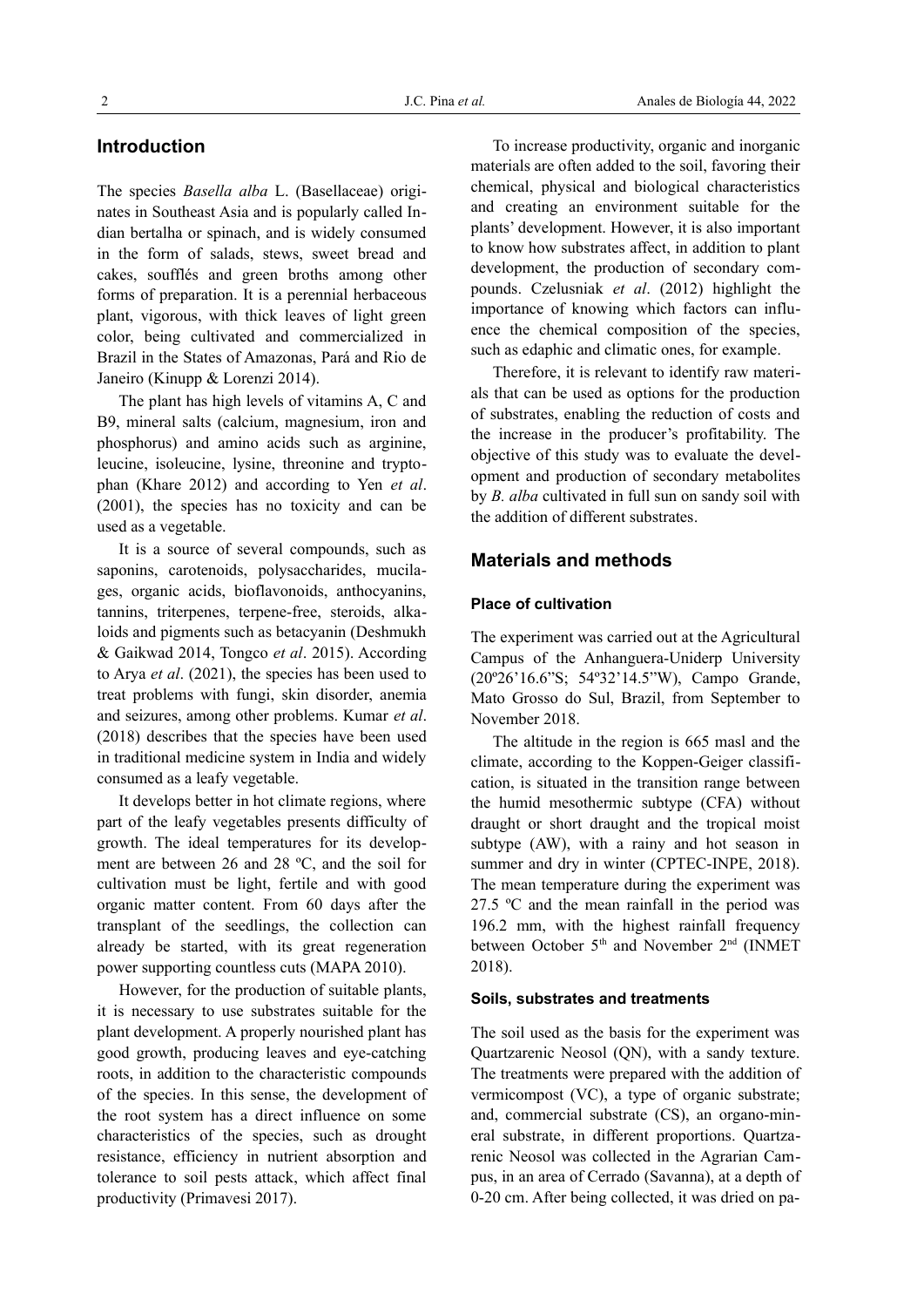| <b>Parameters</b>                                              | <b>Values</b> |
|----------------------------------------------------------------|---------------|
| $P$ (mg dm <sup>-3</sup> )                                     | 85            |
| $K^+$ (mg dm <sup>-3</sup> )                                   | 34            |
| $Ca^{++}$ (cmol <sup>+</sup> dm <sup>-3</sup> )                | 1.8           |
| $Mg^{+}$ (cmol <sup>+</sup> dm <sup>-3</sup> )                 | ი 9           |
| $H^+ + Al^{3+}$ (cmol <sup>+</sup> dm <sup>-3</sup> )          | 26            |
| Sum of bases (cmol <sup>+</sup> dm <sup>-3</sup> )             | 2.8           |
| Cation exchange capacity (cmol <sup>+</sup> dm <sup>-3</sup> ) | 54            |
| Saturation per base (V %)                                      | 50.9          |
| Organic matter (g dm <sup>-3</sup> )                           | 18.3          |
| $pH H_2O$                                                      | 5.4           |

**Tabla 1**. Atributos químicos del Neosol Cuarzorénico, Campo Grande, Mato Grosso do Sul, Brazil.

**Table 1**. Chemical attributes of the Quartzarenic Neosol, Campo Grande, Mato Grosso do Sul, Brazil.

per in a greenhouse, crumbled, sieved (2 mm mesh) and analyzed using the method of Mehlich<sup>-1</sup> (pH in H<sub>2</sub>O, P and K<sup>+</sup>) and KCl (1 N) (Ca<sup>++</sup>, Mg<sup>++</sup> and  $H^+ + Al^{3+}$ ) (Table 1). Organic matter was analyzed using the colorimetric method (Teixeira *et al*. 2017).

The vermicompost, prepared with residues of bovine rumen under the action of the Red Californian earthworms (*Eisenia foetida* (Savigny, 1826)), was composted for 30 days and kept in the shade for 70 days. It has the following attributes:  $pH= 7.0$ ; electrical conductivity = 1.23 mS dm<sup>-1</sup>; P= 260 mg.kg<sup>-1</sup>, K<sup>+</sup>= 600 Mg<sup>++</sup>kg<sup>-1</sup>; Ca<sup>++</sup>= 25cmol<sup>+</sup> dm<sup>-3</sup>; H<sup>+</sup>= 6.54 cmol<sup>+</sup>dm<sup>-3</sup>; density= 0.39 g cm<sup>-3</sup>; organic matter= 12.94%. The commercial substrate, prepared with ash, organic compound, *Pinus* powder and vermiculite, has pH= 7.3; density=  $0.45$  gcm<sup>-3</sup>; water retention capacity=  $165\%$ ; electrical conductivity=  $1.5$  mS dm<sup>-1</sup>; moisture= 25% (product information).

After the proportions were determined for each substrate, the mixtures of the components were made and homogenization was performed, and the following treatments  $(T)$  were assembled:  $T1 = CS$ 30%+70% QN; T2= VC 30%+70% QN; T3= CS 70%+30% QN; and, T4= VC 70%+30% QN. The substrates were then packed in culture bags (20 cm wide x 30 cm high) with a volumetric capacity of 3.4 L.

## **Cutting collection**

Following indications from Campos *et al*. (2010), seedlings (herbaceous cuttings) of different matrix plants (10) were collected, cultivated by multipliers of the program "Horta em Casa" of Mokiti Okada Foundation, Campo Grande, in September 2018. The botanical material was wrapped in water-soaked newspapers, packed in plastic bags and transported to the Research Laboratory, Agrarian Campus.

The cuttings were selected and the basal ones without leaves were chosen, standardized with approximately 15 cm length, 6 to 8 mm of collar and three buds. After the selection, the cutting was made in cultivation bags, one cutting per container, burying one knot. After two days of acclimation (greenhouse with 20% luminosity), the planting bags were transferred to the experiment area (in full sunlight), with average daily maximum radiation of 2319.41 KJ m<sup>-2</sup>, from September to November 2018 (INMET, 2018), the maximum daily peak of the 90 days regarding the duration of the experiment was observed and the mean was calculated.

#### **Evaluation of plants growth**

After 90 days of cultivation in full sunlight the height of the aerial part of the plants was evaluated (stem base of the seedling to the apex of the meristematic system, in cm, with ruler).

After this procedure, the plants were collected and divided into root and aerial part, being weighed in analytical balance  $(\pm 0,0001 \text{ g})$  (individual fresh mass was determined in grams).

## **Obtaining the plant extracts**

The leaves collected was stored in numbered paper bags and placed in a forced ventilation oven at  $65\pm2$  °C for dehydration. The dry material was crushed and used for the preparation of the methanolic extract, using 20 g of dry leaf dust from the different treatments in 100 mL of methanol (99,5%). The extraction initially occurred in ultrasound equipment (UNIDQUE® , 1450) for 60 minutes, followed by 48 hours of extraction by static maceration (Oliveira *et al*. 2013). Subsequently, the resulting liquid was filtered on filter paper, using a glass funnel and then concentrated by rotary evaporator, dried on a desiccator, under vacuum, with the crude extract submitted to preliminary phytochemical analysis. In order to confirm the presence of some secondary metabolite classes, tests were repeated with aqueous extract, obtained by decoction of 2.0 g of leaves dust and 10.0 mL of distilled water for 3 minutes.

#### **Phytochemical analysis**

Phytochemical tests were performed using the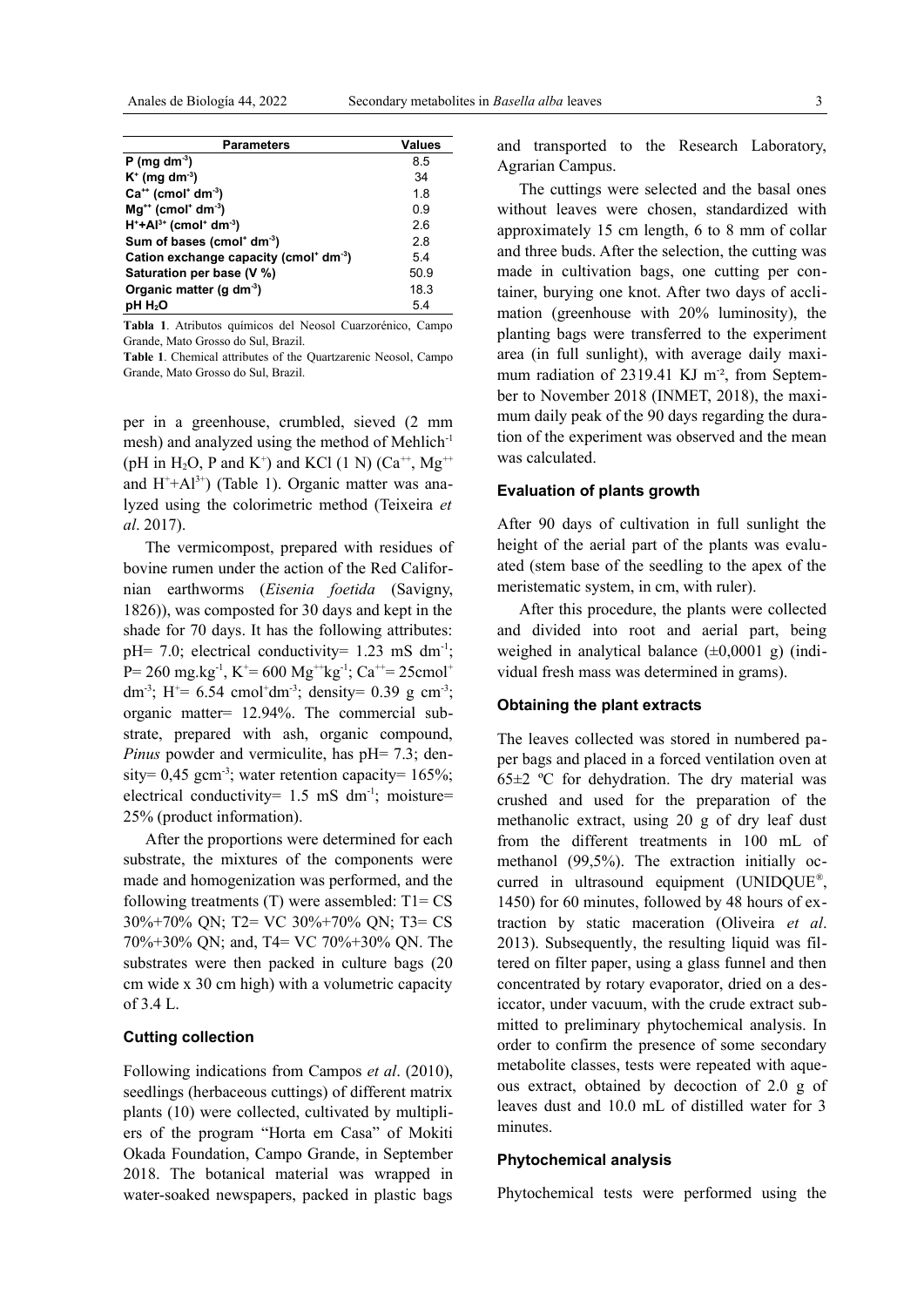adapted method of Matos (2009) and Simões *et al*. (2017), with the extracts obtained. The analyses were performed in triplicate, and the results were compared with the control sample, observing changes in colour and precipitation. Changes in colour were classified as partial  $(\pm; 10\%)$ , low  $(\pm;$ 25%), moderate (++; 50%), medium (++±; 75%), high intensity  $(++)$ ; 100%), or negative  $(-; 0)$ (Fontoura *et al*. 2015). The tests with precipitate formation (phenolic compounds and tannins) were carried out in graduated tubes, and the results were classified as partial intensity (<0.2 cm), low (0.21 to 0.5 cm), moderate (0.51 to 0.7 cm), and high intensity (0.71 to 1.0 cm) (Fontoura *et al*. 2015).

#### **Frequency (Intensity)**

The characterization analyzes were of phenolic compounds (precipitation reaction with ferric chloride), naphthoquinone (acid/base reaction), flavonoids (Cyanidin/Shinoda and sulfuric acid - The compounds flavonics form oxonium salts), tannins (reaction with iron salts, protein precipitation), coumarins (KOH 5% and ultraviolet light), triterpenes, steroids and saponins (Liebermann-Burchard reaction), cyanogenic heterosides (Guignard test) and cardioactive heterosides (Liebermann-Burchard reaction [steroidal nucleus reaction] and Baljet and Kedde reaction [lactonic ring]). For confirmation of the presence of triterpenes and steroids, the methanolic extract was hydrolyzed with a potassium hydroxide solution (0.5 mol  $L^{-1}$ ) and submitted to reflux for 1 hour. The extracts were extracted with ethyl ether and in sequence, submitted to Liebermann-Burchard reaction. To confirm the presence or absence of saponins, the adapted surface action test of was used Athayde *et al*. (2017). After energetic agitation of the filtered extract in test tube (20 seconds), followed by rest (15 minutes), foam formation (height) was observed, which in the case of the positive test does not disappear with the addition of acid.

## **Quantification of phenolic compounds and flavonoids**

The extracts were used to quantify the total phenols (mg of gallic acid equivalents per g of extract - mg  $EAG/g^{-1}$ ), determined by the Folin-Ciocalteu method, with gallic acid (10 to 350 mg  $mL^{-1}$ ) as the standard (y=  $0.02x+0.042$ ; r<sup>2</sup>= 0.9999) (Sousa *et al*. 2007). The total flavonoids content (equivalent mg of quercetin per g of extract -mg  $EQ/g^{-1}$ ) was evaluated by the aluminium chloride method and as standard, quercetin (6 to 20  $\mu$ g mL<sup>-1</sup>) to construct the calibration curve  $(y= 0.042x+)$ 0.0081; r<sup>2</sup>= 0.9999) (Peixoto-Sobrinho *et al*. 2008).

## **Results**

#### **Substrates**

The addition of vermicompost and commercial substrate to sandy soil resulted in an improvement in the nutritional and chemical characteristics of the base soil (Table 1). There was an increase in nutrients (phosphorus, potassium, calcium and magnesium), organic matter and cation exchange capacity, in addition to the reduction of potential acidity and increase in pH, tending to neutrality (Table 2).

By evaluating the substrates, in terms of higher nutrient concentration, CEC, organic matter, in addition to lower potential acidity, T3 (70% CS) stand out in all the parameters (Table 2).

|                                                 | T1 CS30%+QN70%    | <b>T2 VC30%+QN70%</b> | <b>T3 CS70%+QN30%</b> | <b>T4 VC70%+QN30%</b> | LSD (1%) |
|-------------------------------------------------|-------------------|-----------------------|-----------------------|-----------------------|----------|
| $P$ (mg dm <sup>-3</sup> )                      | 29.1 b            | 29.8 b                | 54.6 a                | 58.2 a                | 9.4      |
| $K^+$ (mg dm <sup>-3</sup> )                    | 106.8 b           | 75.0 c                | 210.0a                | 89.6 c                | 56.1     |
| $Ca^{++}$ (cmol <sup>+</sup> dm <sup>-3</sup> ) | 5.5 b             | 4.6 b                 | 7.3 a                 | 7.5 a                 | 1.5      |
| $Mq^{+}$ (cmol <sup>+</sup> dm <sup>-3</sup> )  | 2.8 <sub>b</sub>  | 1.8 c                 | 4.0a                  | 1.3c                  | 1.5      |
| $H^+ + Al^{3+}$ (cmol $d$ m <sup>-3</sup> )     | 0.85 a            | 1.49 b                | 0.89a                 | 2.24c                 | 0.25     |
| $CEC$ (cmol <sup>+</sup> dm <sup>-3</sup> )     | 9.6 c             | 9.4 c                 | 12.8 a                | 11.3 <sub>b</sub>     | 1.8      |
| OM (g dm <sup>-3</sup> )                        | 27.8 <sub>b</sub> | 28.8 b                | 40.6 a                | 42.8 a                | 4.5      |
| pH(H <sub>2</sub> O)                            | 6.9ab             | 6.7 ab                | 7.2a                  | 6.4 b                 | 0.54     |

**Tabla 2**. Características edáficas de los sustratos utilizados para el cultivo de *Basella alba* a pleno sol. Acidez potencial (H<sup>+</sup>+Al3+); capacidad de intercambio catiónico (CEC); materia orgánica (OM); LSD (diferencia mínima significativa). Neosol cuarzarénico (QN); vermicompost (VC); sustrato comercial (CS). \*Las medias seguidas de letras minúsculas iguales en las columnas no difieren entre sí, prueba de Tukey al 1%.

**Table 2**. Edaphic characteristics of the substrates used for the cultivation of *Basella alba* in full sunlight. Potential acidity  $(H^+ + A^{13+})$ ; cationic exchange capacity (CEC); organic matter (OM); LSD (least significant difference). Quartzarenic neosol (QN); vermicompost (VC); commercial substrate (CS). \*Means followed by equal lowercase letters in columns do not differ among themselves, Tukey test at 1%.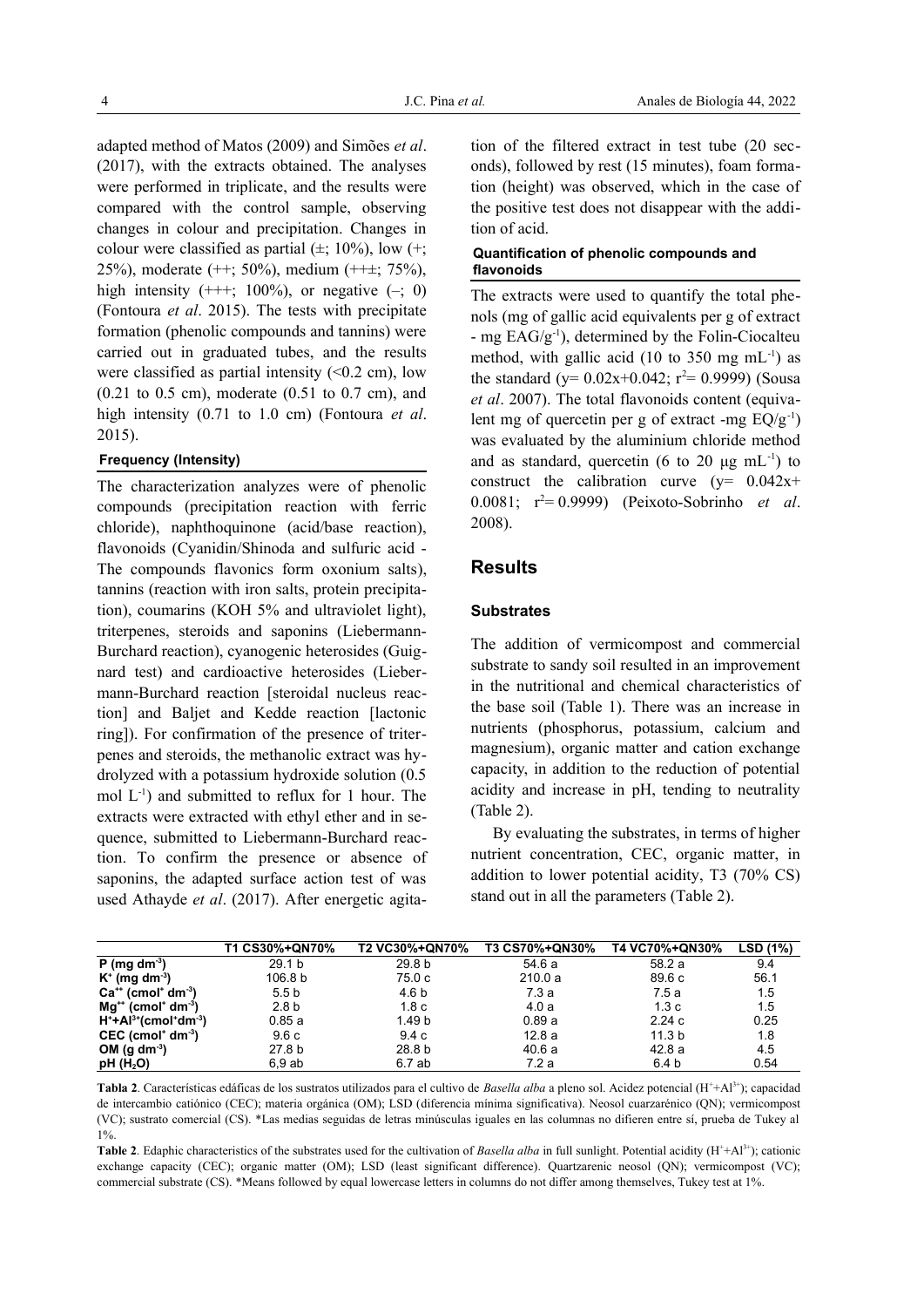#### **Growth**

The results obtained indicated that T4 (70% VC) presented the greatest growth in height and accumulation of fresh matter in the aerial part (Table 3).

|                                |  |        | Total                                |
|--------------------------------|--|--------|--------------------------------------|
| <b>Treatments</b>              |  |        | Height Root Aerial part fresh weight |
| T1 (CS 30%+QN 70%) 25.0b 3.0a  |  | 67.2c  | 74 3c                                |
| T2 (VC 30%+QN 70%) 29.6b 3.2a  |  | 74.7c  | 77.9c                                |
| T3 (CS 70%+QN 30%) 113.1a 2.7a |  | 118.9b | 121.5b                               |
| T4 (VC 70%+QN 30%) 105.2a 3.0a |  | 190.9a | 193.9a                               |

**Tabla 3**. Influencia de diferentes tipos de sustratos en el crecimiento de plantas de *Basella alba* a pleno sol. Altura (cm), peso fresco de la raíz (g), parte aérea (g) y peso fresco total (g). Medias seguidas de minúsculas iguales en las columnas no difieren entre sí, prueba de Tukey al 1%.

**Table 3.** Influence of different types of substrates on the growth of *Basella alba* plants under full sunlight. Height (cm), root fresh weight (g), aerial part (g) and total fresh weight (g).\*Means followed by equal lowercase letters in columns do not differ among themselves, Tukey test at 1%.

## **Secondary metabolites and total phenols and flavonoids contents**

The results indicated that the cultivation of bertalha on different substrates did not affect the diversity of secondary metabolites, with all treatments presenting nine classes. However, different treatments affect the frequency of compounds (%) (Fig. 1).

The phenolic compounds (T2 and T4), tannins (all treatments), flavonoids (T1, T2 and T4), saponins (T1 and T2), steroids (T1 and T3), triterpenes (T1 and T3) and cardiotonic heterosides (all treatments) were highlighted with positive intensity, strongly positive and high intensity. Free coumarins were identified with weakly positive or partial positive intensity and free anthraquinones, weakly positive intensity only in T4 (Fig. 1).

Regarding the quantification of compounds,



**Figura 1**. Frecuencia de metabolitos secundarios encontrados en hojas de *Basella alba* cultivadas a pleno sol utilizando diferentes sustratos. T1 = CS 30% + QN 70%; T2 = VC 30% + QN 70%; T3 = CS 70% + QN 30%; T4 = VC 70% + QN 30%. **Figure 1**. Frequency of secondary metabolites found in leaves of *Basella alba* grown in full sun using different substrates. T1 = CS 30% + QN 70%; T2 = VC 30% + QN 70%; T3 = CS 70% + QN 30%; T4 = VC 70% + QN 30%.

|                                                | T1 (CS30%+QN70%) | T2 (VC30%+QN70%) | T3 (CS70%+QN30%) | T4 (VC70%+QN30%) |
|------------------------------------------------|------------------|------------------|------------------|------------------|
| <b>Phenolic compounds</b><br>$(mq EAG/q^{-1})$ | 181.0b           | 209.1a           | 169.5c           | 212.8a           |
| <b>Flavonoids</b><br>$(mg EQ/g^{-1})$          | 120.3b           | 128.8b           | 105.7c           | 156.5a           |

**Tabla 4**. Cuantificación de compuestos fenólicos (mg EAG/g-1) y flavonoides (mg EQ/g-1) encontrados en hojas de plantas de *Basella alba* cultivadas a pleno sol, sobre diferentes sustratos. \*Las medias seguidas de letras minúsculas iguales en las columnas no difieren entre sí, prueba de Tukey al 1%.

Table 4. Quantification of phenolic (mg EAG/g<sup>-1</sup>) and flavonoids compounds (mg EQ/g<sup>-1</sup>) found in leaves of plants of *Basella alba* cultivated in full sun, on different substrates. \*Means followed by equal lowercase letters in columns do not differ among themselves, Tukey test at 1%.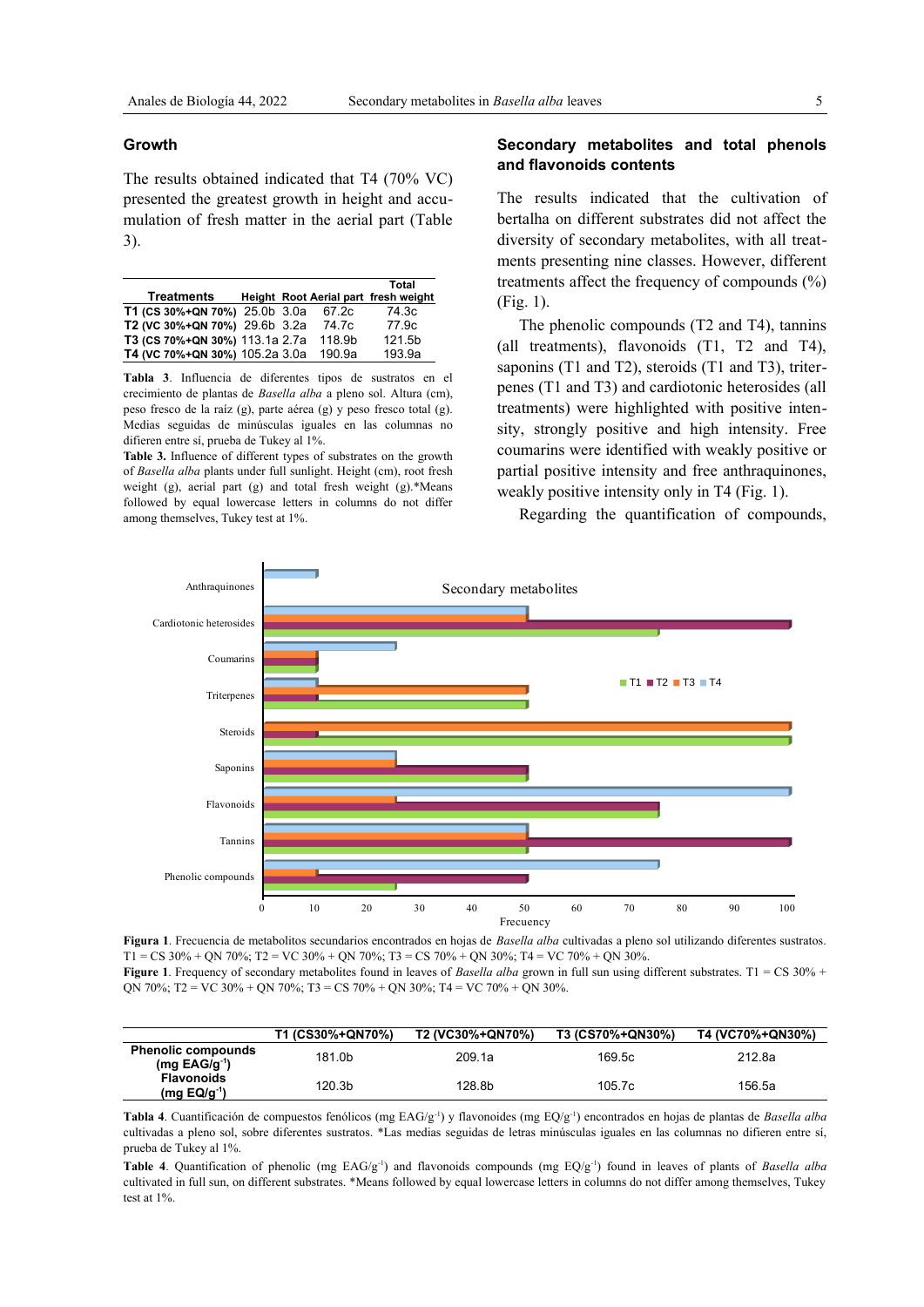the results of phenolic and flavonoid compounds indicated that T4 (70% VC) presented the highest values, followed by T2 (30% VC) (Table 4).

# **Discussion**

The best plant development of the species occurred in T4 (70% VC), followed by T3 (70% CS). However, the substrate with the best chemical and organic characteristics was T3, indicating that not only the content of macronutrients or quantity of organic matter interfered in the plant development, with the substrate or micronutrients structure, which may be factors that provided the best development of the plants in T4. According to Passos *et al.* (2007), the type of fertilization has a great influence on growth; however, the higher values of some nutrients or organic matter do not always mean higher productivity.

This assumption is confirmed by information from Fernandes *et al*. (2018), who indicate that the micronutrient concentrations found may also interfere with the seedlings' growth, in addition to the texture of the substrate. On the other hand, the pH range 6.4-7.2 obtained for all treatments is the most favorable for plant growth, since the availability of some nutrients is maximum (macronutrients) and not limiting for others (micronutrients). This result indicates that pH would not be a limiting element for plants in different treatments.

Regarding substrate characteristics, the vermicompost produces significant improvements in crop yield and applications of this material, incombination with other substrates, allow better concentration and absorption of nutrients, besides reducing nitrogen loss from the soil by volatilization. It is a type of rich substrate, mainly in nitrogen, calcium, phosphorus, magnesium and potassium, with excellent cation exchange capacity and high organic matter content (Bayer & Mielniczuk 2008, Primavesi 2017). Furthermore, the use of ruminal residue, by means of vermicomposting, may solve in part some problems generated with waste discarded, in favor of the sustainability of production, a viable alternative in terms of environmental preservation, resulting in a significant reduction in the application of chemical fertilizers.

In addition to these factors, the vermicompost provides a greater amount of water in the substrate, providing better growth conditions for the species, in addition to positively affecting the particle aggregation. Bayer & Mielniczuk (2008) stated that the effect of organic matter on aggregation indirectly influences other physical properties, such as density, porosity, retention capacity and water infiltration, among others, which are fundamental to productive capacity. Thus, the improvement of the substrate physical characteristics in T4 (70% VC) resulted in better plant growth, although T4 did not present the best chemical parameters.

However, due to the soil characteristics, of sandy texture and poor in nutrients and organic matter, a greater volume of this compound is necessary, since the addition of 30% of the vermicompost was not sufficient for the plants' good growth, despite its good quality. Soils with a sandy texture can often limit the development of the plants due to water restriction and nutrient diffusion, a factor that may have happened with treatments with a lower amount of organic matter (T1-30% CS and T2-30% VC).

However, the root system of all treatments was similar, with differences occurring in the aerial part. It can be assumed that the physical and chemical characteristics of the substrate were efficient for root growth, but a limiting factor for the aerial part. This result can be related to the adequate amount of phosphorus in the substrates, of great importance in rooting (Santos *et al*. 2011), since T3 (70% CS) and T4 (70% VC), with better growth, present the highest values, which may have interfered with the final yield of the plant.

Besides this factor, substrates with low water retention capacity reduce the amount of phosphorus absorbed by the plants due to lower diffusion rate, leading to a restricted growth. Costa *et al*. (2006), working with diffusive flow due to different phosphorus doses and soil moisture, concluded that this element is influenced by moisture, with higher water levels being more efficient, which may have occurred in T3 (70% CS) and T4 (70% VC). In this sense, Pina *et al*. (2018), evaluating the initial growth of *Moringa oleifera* Lam. in different substrates, observed that the addition of 40% of vermicompost to the base soil resulted in better growth of the aerial part and root system, in relation to the smaller addition of this compound, a result similar to that obtained by this experiment.

The commercial substrate has in its composition, organic compound and *Pinus* powder and,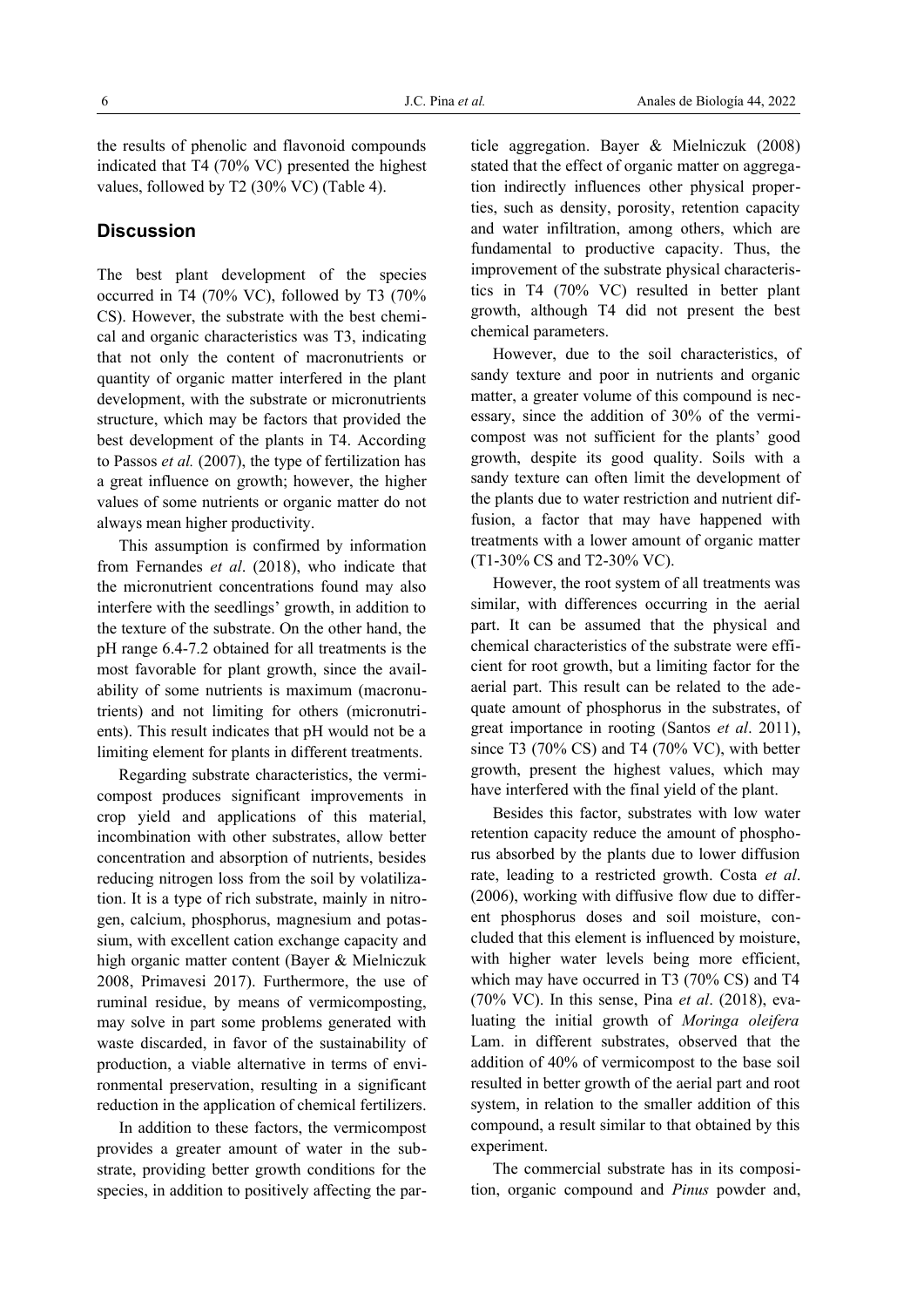vermiculite, considered excellent organic soil conditioners, improving its porosity and the rooting of the plant, besides resulting in the immediate release of nutrients and later, through the decomposition of the organic compound. On the other hand, vermiculite, when added to the sandy soil, increases its aeration and water retention capacity, in addition to correcting its acidity, because it has a neutral pH. Boene *et al*. (2013) confirmed the effectiveness of this compound by evaluating the production of seedlings of *Sebastiania commersoniana* (Baillon) Smith and Downs. However, the characteristics of the commercial substrate affect species differently, since they may have different chemical-physical requirements in their initial phase of growth.

Thus, despite the commercial substrate providing good development for the *B. alba* plants, the vermicompost was superior in the process due to its specific characteristics. The differences in growth have shown that a large volume of organic matter is necessary to induce the best development of the species, when in sandy and acid texture soils. The organic matter, when added to the soil, changes its characteristics, allowing greater water retention and continued nutrient release, as well as improving its physical structure and reducing the pH and thermal oscillations, for example. According to Kämpf (2005), the physical and chemical properties of the substrates are influenced by the type of compound and availability of nutrients, interfering in the seedling development, which can be observed in the final result of the experiment.

# **Secondary metabolites and total phenols and flavonoids contents**

The results indicated that despite the differences in substrates, the same secondary metabolites occurred in all the treatments. However, their intensity was distinct, demonstrating that the different types of substrates interfered in the synthesis process. According to Gobbo-Neto & Lopes (2007), and Morais (2009), the production of secondary metabolites by the plant occurs as a function of plant x environment interaction, in response to abiotic and biotic factors, which explains the different intensities found.

In relation to the metabolites found, Tongco *et al*. (2015), who evaluated the extracts of leaves of *B. alba* cultivated in the Philippines, also identified metabolites such as alkaloids, diterpenes, phenols, flavonoids, cardiac glycosides, saponins

and tannins, similar results to those found by this paper. Arya *et al*. (2021), with cultivation of the species in India, cited alkaloids, glycosides, tannins, flavonoids, poly phenols, and saponins. Adenegan-Alakinde & Ojo (2018), south-western Nigeria, phenols, alkaloids, tannins, anthraquinones, flavonoids and saponins.

This information shows that despite the different cultivation regions, the species has similar metabolite classes. Gobbo-Neto & Lopes (2007) and Morais (2009) write that many allelochemicals represent adaptive traits of the species and therefore are found in different regions and types of cultivation.

The results also indicate that the presence of anthraquinones and free coumarins is little expressive in all the treatments. The production of these metabolite classes in *B. alba* is not common, according to the sources researched (Suganthi & Tamilarasi 2015, Tongco *et al*. 2015, Adegoke & Ojo 2017, Aboshi *et al.* 2018, Revathi & Sudha 2018 and Arya *et al*. 2021). However, under certain environmental conditions, their production may occur, in a small intensity, as observed in this paper and also reported by Adenegan-Alakinde & Ojo (2018), in Nigeria.

On the other hand, tannins and cardiotonic heterosides stand out in all the treatments. But no pattern was observed in their production, a factor probably related to the chemical composition of the substrates and their physical structure. In popular medicine, traditionally, plants with the presence of tannins have high therapeutic potential. Their main applications are the empirical use in the healing of cutaneous wounds of ulcers and injuries and their pharmacological action is due to the richness of condensed tannins (Meira *et al*. 2013). In addition to the healing action, they also have anti-inflammatory, antimicrobial and antioxidant activities (Minatel *et al*. 2010), among other actions. On the other hand, their presence may affect the palatability of leaves and thus be a factor to restrict vegetable consumption, when high intensity is found.

Cardiotonic heterosides are a class of metabolites found in the species, for example, by Tongco *et al.* (2015) in leaves of specimens cultivated in Los Baños, Philippines, Revathi & Sudha (2018), in collections performed in Salem, India. Pina *et al*. (2018) recommend caution when consuming plants with higher heterosides due to the risks associated with this class. According to Robbers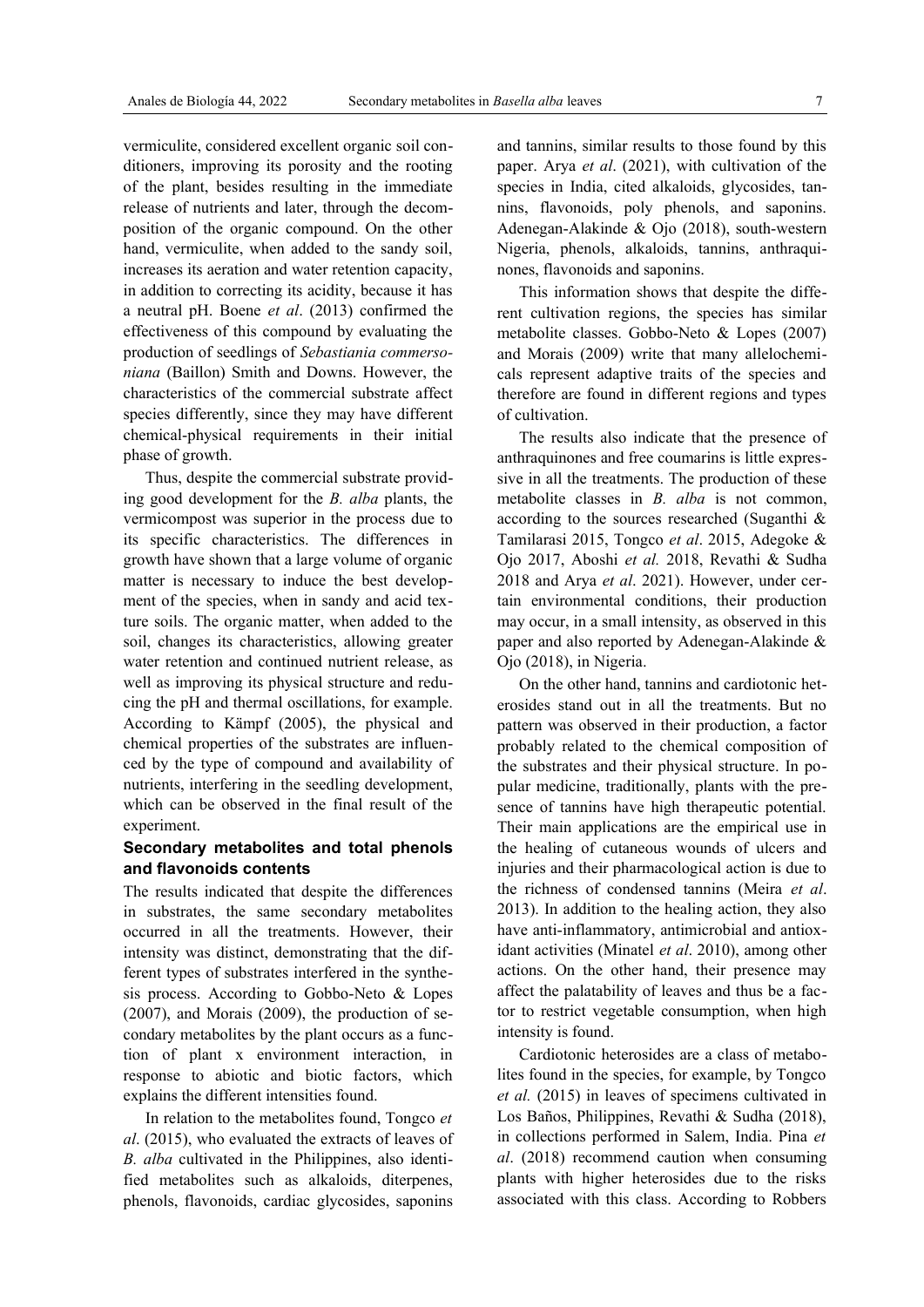*et al*. (2007), cardioactive drugs have in their composition cardiotonic heterosides, compounds that act directly in the myocardium, being used mainly in the treatment of congestive heart failure. However, the concentration capable of producing toxic effects is only twice as high as the therapeutic concentration, causing, for example, fatigue, nightmares and personality changes and in more serious cases, which can lead to death.

The triterpenes (terpenoids) stood out in T1 (30% CS) and T3 (70% CS) and were already cited in leaves of *B. alba* by Tongco *et al*. (2015). This class has diuretic action (Ye *et al*. 2000) and antidiabetic action, also acting on the reduction of blood glucose (Alqahtani *et al*. 2013) and in the treatment of hepatitis (Cheng *et al*. 2011), among other actions. Terpenes are also toxins and foraging inhibitors for many insects and herbivorous mammals, playing important defense functions (Kortbeek *et al*. 2019).

The steroids, a type of phytosterol with higher intensity in T1 (30% CS) and T3 (70% CS), were also cited in plants of *B. alba* collected in India, by Suganthi & Tamilarasi (2015), and Revathi & Sudha (2018). In human health, this class has been used for therapeutic purposes for the treatment of cardiovascular diseases, in addition to contributing to the attenuation of breast, prostate, liver, lung, stomach and ovary cancer, among other effects (Ramprasath & Awad 2015).

The saponins, found in higher intensity in T1 (30% CS) and T2 (30% VC), are cited for *B. alba* by Tongco *et al*. (2015), Suganthi & Tamilarasi (2015), Adegoke & Ojo (2017), Adenegan-Alakinde & Ojo (2018), Revathi & Sudha (2018), and Arya *et al*. (2021). They are compounds that dissolve in water resulting in sparkling solutions due to their tense action, having anti-helminthic and antifungal activity, for example (Simons *et al.* 2017). However, due to their hemolytic action, the treatments that produced a strongly positive intensity or high intensity would not be indicated for a regular human consumption.

It is interesting to point out that treatments with lower organic matter concentration presented higher intensities (positive, strongly positive and high intensity) of certain metabolic classes (T1-30% CS= 6 metabolites; T2-30% VC= 5 metabolites). On the other hand, there was less intensity in metabolite classes when the substrate had a higher concentration of organic matter (T3-70% CS= 4 metabolites; T4-70% VC= 3 metabolites), which may indicate that this element interferes with the intensity of these compounds. According to Gobbo-Neto & Lopes (2007), the metabolites can be a strategy of plant defense and when the environment is not the most adequate, there is a change in their synthesis.

Regarding the quantification of metabolites, phenolic and flavonoid compounds stood out in T4 (70% VC), with higher value, followed by T2 (30% VC), both with addition of vermicompost. Thus, the substrate with the highest vegetative growth (T4) also produced the highest concentrations of phenolic and flavonoid compounds, known as being a potential source of natural antioxidants (Sousa *et al*. 2007). Among the phenolic compounds flavonoids stand out, which have several biological activities, with antiinflammatory, antiviral, antibacterial and antiallergic action, associated with the prevention of chronic diseases, such as cancer and cardiovascular diseases, for example (King & Young 1999).

Phenolic compounds have a great chemical diversity, allowing them to perform a variety of functions. For example, tannins, lignin, flavonoids and some simple phenolic compounds serve as defenses against herbivores and pathogens. Kumar *et al*. (2018) in an identification and characterization work of bioactive phenolic constituents, identified hydroxy-benzoic acids, hydroxy-cinnamic acids and flavones groups from the aqueous stem extracts of *B. alba* cultivated in India. Other researchers (Suganthi & Tamilarasi 2015, Adegoke & Ojo 2017, Aboshi *et al.* 2018, Adenegan-Alakinde & Ojo 2018 and Jayswal *et al*. 2019) also identified flavonoids in *B. alba*; however, with values lower than those of this work, which shows that the type of treatment, geographical location and environmental conditions favored the production of this polyphenol. On the other hand, Arya *et al*. (2021) found higher values of phenolic compounds and flavonoids; however, the authors did not mention how the plants were cultivated.

One factor to be remembered is the influence of light on the production of secondary metabolites, as higher levels of radiation and the stress resulting from this environment interfere in the production of secondary compounds. For this reason, light is a basic physical factor essential to the development and bioactive secondary metabolite production. In this work, the growing conditions, under full sun, in a tropical region, probably inter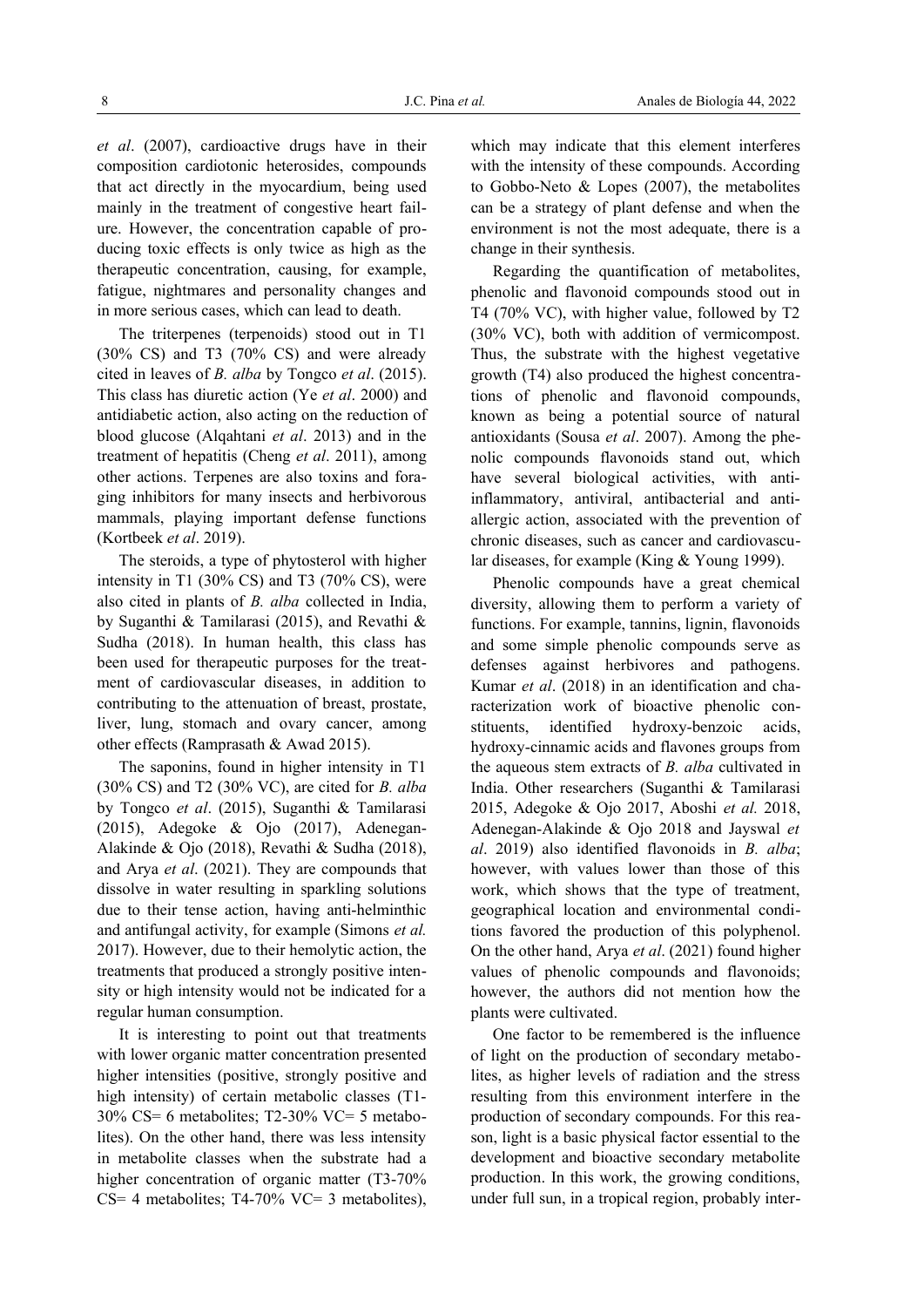fered in the results obtained. For example, Lattanzio (2013) and Chalker-Scott & Fuchigami (2018) write that plants increase the concentration of phenolic compounds and flavonoids when in greater light, as a defense strategy, to protect themselves from excess radiation. Thus, the cultivation of bertalha under shading conditions and with the same substrates would probably produce different results from those found in this work.

# **Conclusions**

The species develops better, when in soils with a sandy texture, on substrates with a higher concentration of organic matter.

Although the T3 substrate (70% CS) presented the highest nutritional values, the best vegetative development occurred in T4 (70% VC), which also produced the highest amounts of phenolic and flavonoid compounds.

Most of the treatments presented an expressive amount of cardiotonic heterosides and substrates with a higher amount of organic matter produced less intensity of this class of metabolites.

In general, the continuous intake of *B. alba* should be cautious, and studies on clinical effects are necessary to standardize consumption without risk to human health, especially in patients with a history of heart failure.

## **References**

- Aboshi T, Ishiguri S, Shiono Y & Murayama T. 2018. Flavonoid glycosides in Malabar spinach Basella alba inhibit the growth of Spodoptera litura larvae. Bioscience, Biotechnology, and Biochemistry 82(1): 9-14. [https://doi.org/10.1080/09168451.2017.14063](https://doi.org/10.1080/09168451.2017.1406301) [01](https://doi.org/10.1080/09168451.2017.1406301)
- Adegoke GO & Ojo OA. 2017. Phytochemical, antioxidant and antimicrobial activities in the leaf, stem and fruit fractions of Basella alba and Basella rubra. Plant 5(5): 73-79. [https://doi.org/10.11648/jplant.](https://doi.org/10.11648/jplant.20170505.11) [20170505.11](https://doi.org/10.11648/jplant.20170505.11)
- Adenegan-Alakinde TA & Ojo FM. 2018. Phytochemical and antioxidant properties of forms of Basella. International Journal of Vegetable Science 25(5): 431- 440. [https://doi.org/10.1080/19315260.2018.15248](https://doi.org/10.1080/19315260.2018.1524808) [08](https://doi.org/10.1080/19315260.2018.1524808)
- Alqahtani A, Hamid K, Kam A, Wong KH, Abdelhaj Z, Razmovski-Naumovski V, . . . Li GQ. 2013. The pentacyclic triterpenoids in herbal medicines and their pharmacological activities in diabetes and diabetic. Current Medicinal Chemistry 20(7): 908-931. [https://](https://doi.org/10.2174/092986713805219082) [doi.org/10.2174/092986713805219082](https://doi.org/10.2174/092986713805219082)
- Arya H, Mohan C, Pandey S, Verama M & Kumar V. 2021. Phytochemical screening of Basella alba

leaves extracts and evaluate its efficacy on sun burn (Sun Protection Factor). European Journal of Molecular & Clinical Medicine 8(1): 417-423.

- Athayde ML, Taketa ATC, Gosmann G & Schenkel EP. 2017. Saponinas. In Farmacognosia: do produto natural ao medicamento (Simões CMO, Schenkel EP, Mello JCP, Mentz LA & Petrovick PR, orgs.). Porto Alegre: Artmed. pp. 285-303.
- Bayer C & Mielniczuk J. 2008. Dinâmica e função da materia orgânica. In Fundamentos da matéria orgânica do solo: ecosistemas tropicais e subtropicais (Santos GA, Silva LS, Canellas LP & Camargo FAO, eds.). 2ed. Porto Alegre: Metrópole. pp. 7-18.
- Boene HCAM, Nogueira AC, Sousa NJ, Kratz D & Souza PVD. 2013. Efeitos de diferentes substratos na produção de mudas de Sebastiania commersoniana. Revista Floresta 43(3): 407-420. [http://dx.doi.](http://dx.doi.org/10.5380/rf.v43i3.25789) [org/10.5380/rf.v43i3.25789](http://dx.doi.org/10.5380/rf.v43i3.25789)
- Ministério da Agricultura, Pecuária e Abastecimento (MAPA). 2010. Manual de hortaliças não convencionais. Brasília: Mapa/ACS.
- Campos RAS, Lima GPP, Seabra Júnior S, Takata WHS & Silva EG. 2012. Crescimento e desempenho de bertalha (Basella alba L.) em função do tipo de propagação. Revista Caatinga 25(4): 11-18. [http://](http://hdl.handle.net/11449/19112) [hdl.handle.net/11449/19112](http://hdl.handle.net/11449/19112)
- Chalker-Scott L & Fuchigami LH. 2018. The role of phenolic compounds in plant stress responses. In Low temperature stress physiology in crops (Li PH, ed.). CRC Press, pp. 67-80.
- Costa JPV, Barros NF, Albuquerque AW, G. Moura Filho G & Santos JR. 2006. Fluxo difusivo de fósforo em função de doses e da umidade do solo. Revista Brasileira de Engenharia Agrícola e Ambiental 10(4): 828-835. [http://dx.doi.org/10.1590/S1415-43662006](http://dx.doi.org/10.1590/S1415-43662006000400007) [000400007](http://dx.doi.org/10.1590/S1415-43662006000400007)
- CPTEC-INPE. Centro de Previsão de Tempo e Estudos Climáticos - Instituto Nacional de Pesquisas Espaciais. 2018. Arquivos do Laboratório de Meteorologia e Climatologia, vinculados ao CPTEC-INPE. Campo Grande - MS.
- Czelusniak KE, Brocco A, Pereira DF & Freitas GBL. 2012. Farmacobotânica, fitoquímica e farmacologia do Guaco: revisão considerando Mikania glomerata Sprengel e Mikania laevigata Schulyz Bip. ex Baker. Revista Brasileira de Plantas Medicinais 14(2): 400- 409. [https://doi.org/10.1590/S1516-0572201200020](https://doi.org/10.1590/S1516-05722012000200022) [0022](https://doi.org/10.1590/S1516-05722012000200022)
- Deshmukh SA & Gaikwad DK. 2014. A review of the taxonomy, ethnobotany, phytochemistry, and pharmacology of Basella alba (Basellaceae). Journal of Applied Pharmaceutical Science 4(1): 153-165. [https://](https://doi.org/10.7324/JAPS.2014.40125) [doi.org/10.7324/JAPS.2014.40125](https://doi.org/10.7324/JAPS.2014.40125)
- Fernandes MS, Souza SR & Santos LA, eds. 2018. Nutrição mineral de plantas. Viçosa: SBCS.
- Fontoura FM, Matias R, Ludwig J, Oliveira AKM, Bono JAM, Martins PFRB, . . . Guedes NMR. 2015. Seasonal effects and antifungal activity from bark chemical constituents of Sterculia apetala (Malvaceae) at Pantanal of Miranda, Mato Grosso do Sul, Brazil. Acta Amazonica 45(3): 283-292. [https://doi.org/10.](https://doi.org/10.1590/1809-4392201500011) [1590/1809-4392201500011](https://doi.org/10.1590/1809-4392201500011)

Gobbo-Neto L & Lopes NP. 2007. Plantas medicinais: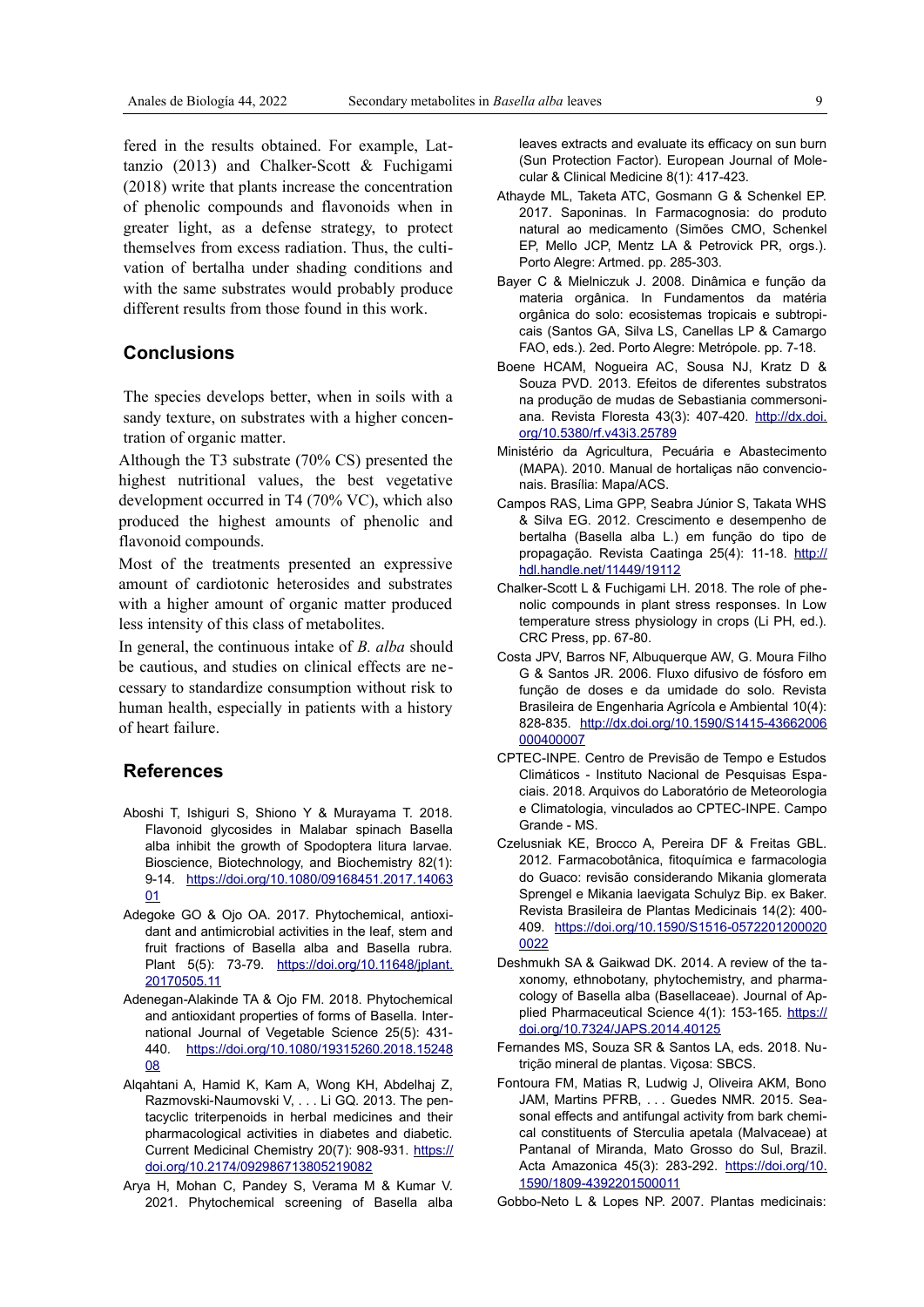fatores de influência no conteúdo de metabólitos secundários. Química Nova 30(2): 374-381. [https://doi.](https://doi.org/10.1590/S0100-40422007000200026) [org/10.1590/S0100-40422007000200026](https://doi.org/10.1590/S0100-40422007000200026)

- INMET. Instituto Nacional de Meteorologia. Estações Automáticas–Gráficos–Precipitação 3m. 2018. Available in [http://www.inmet.gov.br/portal/index.php?](http://www.inmet.gov.br/portal/index.php?r=home/page&page=rede_estacoes_auto_graf) [r=home/page&page=rede\\_estacoes\\_auto\\_graf](http://www.inmet.gov.br/portal/index.php?r=home/page&page=rede_estacoes_auto_graf) (accessed on 27-X-2019).
- Jayswal VB, Patel VH & Dave NR. 2019. Effect of incorporation of fresh Basella alba leaves on sensory attributes and antioxidant potential of a traditional indian product 'Biwadi'. International Journal of Pure & Applied Bioscience 7(1): 425-434. [http://dx.doi.org/](http://dx.doi.org/10.18782/2320-7051.7382) [10.18782/2320-7051.7382](http://dx.doi.org/10.18782/2320-7051.7382)
- Kämpf AN. Substrato. 2005. In Produção comercial de plantas ornamentais (Kämpf AN, ed.). Guaíba: Agrolivros. pp. 45-72.
- Khare CP. 2012. Indian medicinal plants: an illustrated dictionary. Calcutta: Springer Science Business Media.
- King A & Young G. 1999. Characteristics and occurrence of phenolic phytochemicals. Journal of the American Dietetic Association 99(2): 213-218. [https://doi.org/](https://doi.org/10.1016/S0002-8223(99)00051-6) [10.1016/S0002-8223\(99\)00051-6](https://doi.org/10.1016/S0002-8223(99)00051-6)
- Kinupp VF & Lorenzi H. 2014. Plantas alimentícias não convencionais (PANC) no Brasil: guia de identificação, aspectos nutricionais e receitas ilustradas. Nova Odessa: Instituto Plantarum de Estudos da Flora.
- Kortbeek RWJ, Van Der Gradt M & Bleeker PM. (2019). Endogenous plant metabolites against insects. European Journal of Plant Pathology 154(1): 67-90. <https://doi.org/10.1007/s10658-018-1540-6>
- Kumar BR, Anupam A, Manchikanti P, Rameshbabu AP, Dasgupta & Dhara S. 2018. Identification and characterization of bioactive phenolic constituents, antiproliferative, and anti-angiogenic activity of stem extracts of Basella alba and rubra. Journal of Food Science and Technology 55(5): 1675-1684. [https://doi.](https://doi.org/10.1007/s13197-018-3079-0) [org/10.1007/s13197-018-3079-0](https://doi.org/10.1007/s13197-018-3079-0)
- Lattanzio V. 2013. Phenolic compounds: Introduction. In Natural products: Phytochemistry, botany and metabolism of alkaloids, phenolics and terpenes (Ramawat K & Mérillon JM, eds). Switzerland: Springer Nature, pp. 1543-1580.
- Matos FJA. 2009. Introdução a fitoquímica experimental. 3ed. Fortaleza: Edições UFC.
- Meira MR, Cabacinha CD, Figueiredo LS & Martins ER. 2013. Barbatimão: ecologia, produção de tanino e potencial socioeconômico na região norte mineira. Enciclopédia Biosfera 9(16): 466-494.
- Minatel DG, Pereira AMS, Chiaratti TM, Pasqualin L, Oliveira JCN, Couto LB, . . . Franca SC. 2010. Estudo clínico para validação da eficácia de pomada contendo barbatimão (Stryphnodendron adstringens (Mart.) Coville)\* na cicatrização de úlceras de decúbito. Revista Brasileira de Medicina 67(7): 250- 256.
- Morais LAS. 2009. Influência dos fatores abióticos na composição química dos óleos essenciais. Horticultura Brasileira 27(2): 4050-4063. Available in [https://](https://ainfo.cnptia.embrapa.br/digital/bitstream/item/143457/1/2009AA-051.pdf) [ainfo.cnptia.embrapa.br/digital/bitstream/item/14345](https://ainfo.cnptia.embrapa.br/digital/bitstream/item/143457/1/2009AA-051.pdf) [7/1/2009AA-051.pdf](https://ainfo.cnptia.embrapa.br/digital/bitstream/item/143457/1/2009AA-051.pdf) (accessed on 27-X-2019).
- Oliveira AKM, Ribeiro JWF, Fontoura FM & Matias R. 2013. Leaf extract effects of Vochysia divergens on lettuce and tomato. Allelopathy Journal 31(1): 129- 138. Available in [http://www.seer.ufu.br/index.php/](http://www.seer.ufu.br/index.php/biosciencejournal/article/download/29614/17756/0) [biosciencejournal/article/download/29614/17756/0](http://www.seer.ufu.br/index.php/biosciencejournal/article/download/29614/17756/0) (accessed on 27-X-2019).
- Passos RR, Ruiz HA, Mendonça ES, Cantarutti RB & Souza AP. 2007. Substâncias húmicas, atividade microbiana e carbono orgânico lábil em agregados de um Latossolo vermelho distrófico sob duas coberturas vegetais. Revista Brasileira de Ciência do Solo 31(5): 1119-1129. [https://doi.org/10.1590/S0100-068](https://doi.org/10.1590/S0100-06832007000500027) [32007000500027](https://doi.org/10.1590/S0100-06832007000500027)
- Peixoto Sobrinho TJS, Silva CHTP, Nascimento JE, Monteiro JM, Albuquerque UP & Amorim ELC. 2008. Validação de metodologia espectrofotométrica para quantificação dos flavonoides de Bauhinia cheilantha (Bongard) Steudel. Revista Brasileira de Ciências Farmacêuticas 44(4): 683-689. [http://dx.doi.org/](http://dx.doi.org/10.1590/S1516-93322008000400015) [10.1590/S1516-93322008000400015](http://dx.doi.org/10.1590/S1516-93322008000400015)
- Pina JC, Oliveira AKM, Matias R & Silva F. 2018. Influência de diferentes substratos na produção de fitoconstituintes de Moringa oleifera Lam. cultivada a pleno sol. Ciência Florestal 28(3): 1076-1087. [http://](http://dx.doi.org/10.5902/1980509833394) [dx.doi.org/10.5902/1980509833394](http://dx.doi.org/10.5902/1980509833394)
- Primavesi AM. 2017. Manejo ecológico do solo: a agricultura em regiões tropicais. São Paulo: Nobel.
- Ramprasath VR & Awad AB. 2015. Role of phytosterols in cancer prevention and treatment. Journal of AOAC International 98(3): 735-738. [http://dx.doi.org/](http://dx.doi.org/10.5740/jaoacint.SGERamprasath) [10.5740/jaoacint.SGERamprasath](http://dx.doi.org/10.5740/jaoacint.SGERamprasath)
- Revathi D & Sudha N. 2018. Phytochemical evaluation of Basella alba L. EPRA International Journal of Research and Development 3(8): 81-85. Available in [http://eprajournals.com/jpanel/upload/750am\\_11.Re](http://eprajournals.com/jpanel/upload/750am_11.Revathi,%20D-2533-1.pdf) [vathi,%20D-2533-1.pdf](http://eprajournals.com/jpanel/upload/750am_11.Revathi,%20D-2533-1.pdf) (accessed on 27-X-2019).
- Robbers JE, Speedie MK & Tyler VE. 2007. Farmacognosia e farmacobiotecnologia. São Paulo: Editora Premier.
- Simões CMO, Schenkel EP, Mello JCP, Mentz LA & Petrovick PR, orgs. 2017. Farmacognosia: do produto natural ao medicamento. Porto Alegre: Artmed.
- Santos DH, Silva MA, Tiritan CS, Foloni JSS & Echer FR. 2011. Qualidade tecnológica da cana-de-açúcar sob adubação com torta de filtro enriquecida com fosfato solúvel. Revista Brasileira de Engenharia Agrícola e Ambiental 15(5): 443–449. [https://doi.org/](https://doi.org/10.1590/S1415-43662011000500002) [10.1590/S1415-43662011000500002](https://doi.org/10.1590/S1415-43662011000500002)
- Sousa CMM, Silva HR, Vieira Júnior GM, Ayres MCC, Costa CLS, Araújo DS, . . . & Chaves MH. 2007. Fenóis totais e atividade antioxidante de cinco plantas medicinais. Química Nova 30(2): 351-355. [http://](http://dx.doi.org/10.1590/S0100-40422007000200021) [dx.doi.org/10.1590/S0100-40422007000200021](http://dx.doi.org/10.1590/S0100-40422007000200021)
- Suganthi A & Tamilarasi A. 2015. Comparative studies on phytochemical analysis of Basella alba (L.) varieties. World Journal of Pharmacy and Pharmaceutical Sciences 4(10): 1089-1098. Available in [https://storage.googleapis.com/journal-uploads/wjpp](https://storage.googleapis.com/journal-uploads/wjpps/article_issue/1443606661.pdf) [s/article\\_issue/1443606661.pdf](https://storage.googleapis.com/journal-uploads/wjpps/article_issue/1443606661.pdf) (accessed on 27-X-2019).
- Teixeira PC, Dogagema GK, Fontana A & Teixeira WG, eds. 2017. Manual de métodos de análise de solo. Brasília: Embrapa Solos.